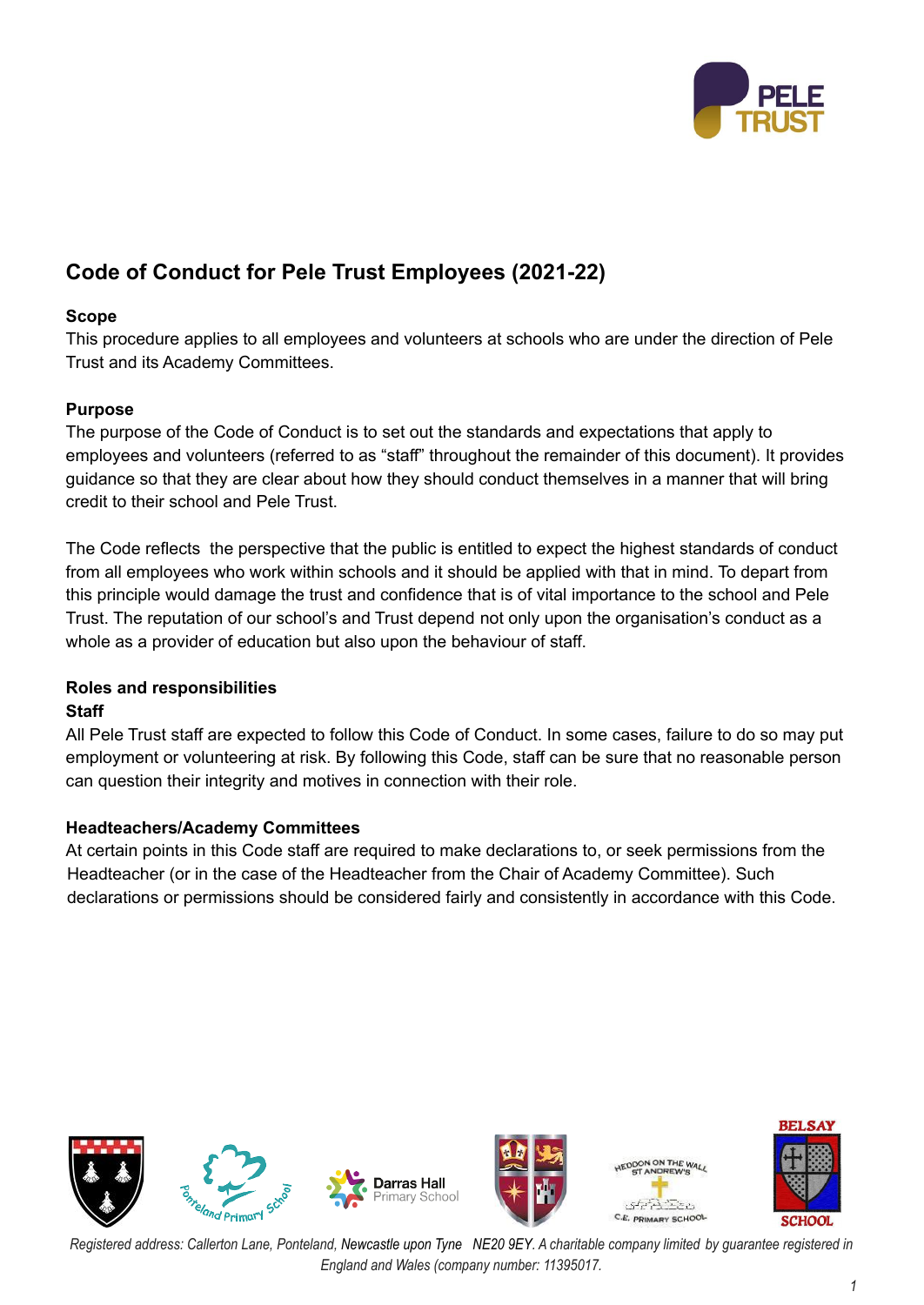

# **Preamble: Seven Principles of Public Life**

The Code of Conduct embraces the seven principles of public life, which were drawn up by the Nolan Committee and endorsed by Parliament.

The principles of public life apply to anyone who works as a public office-holder. This includes all those who are elected or appointed to public office, nationally and locally, and all people appointed to work in the civil service, local government, the police, courts and probation services, and in the health, education, social and care services. All public office-holders are both servants of the public and stewards of public resources. You are expected to consider carefully where and how to apply the principles in your daily duties.

The Seven Principles are:

- 1. **Selflessness**
	- a. Acting solely in terms of the public interest.
- 2. **Integrity**
	- a. Avoiding placing yourself under any obligation to people or organisations that might try inappropriately to influence you in your work. You should not act or take decisions in order to gain financial or other material benefits for yourself, your family, or your friends. You must declare and resolve any interests and relationships as detailed in the Code of Conduct.

# 3. **Objectivity**

a. Act and take decisions impartially, fairly and on merit, using the best evidence and without discrimination or bias.

### 4. **Accountability**

a. Be accountable to the public for your decisions and actions and submit yourself to the scrutiny necessary to ensure this.

### 5. **Openness**

a. Act and take decisions in an open and transparent manner. Information should not be withheld from the public unless there are clear and lawful reasons for so doing.

# 6. **Honesty**

a. Act with honesty, and be truthful.

# 7. **Leadership**

a. Exhibit these principles in your own behaviour. Actively promote and robustly support the principles and be willing to challenge poor behaviour wherever it occurs.

These principles apply to all aspects of public life. They are set out here for the benefit of all who serve the public in any way.



Registered address: Callerton Lane, Ponteland, Newcastle upon Tyne NE20 9EY. A charitable company limited by quarantee registered in *England and Wales (company number: 11395017.*

**BELSAY**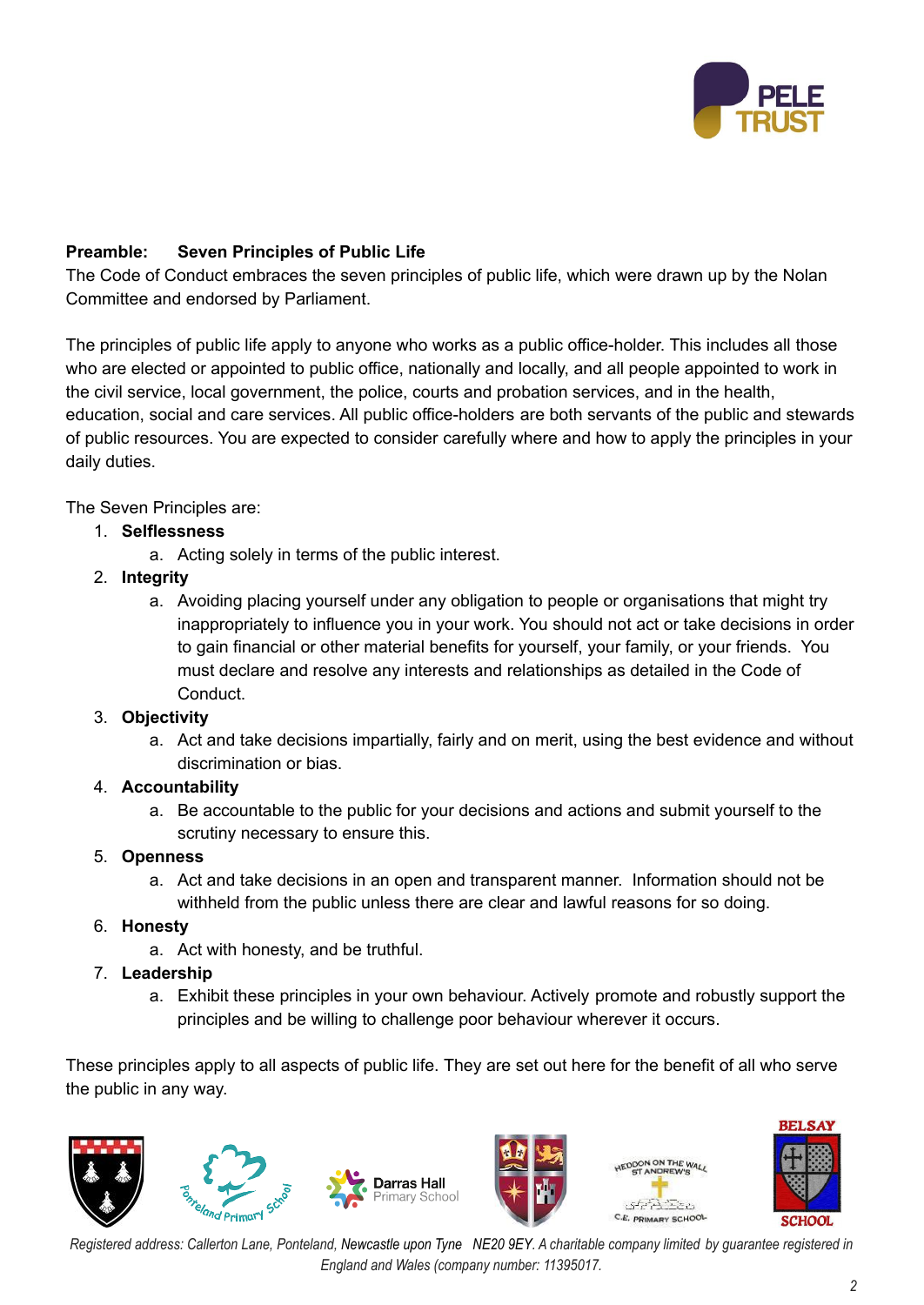

# **General Standards**

You are expected to give the highest possible standard of service to the public, and where it is part of your duties, to provide appropriate advice to Academy Committees and fellow employees with impartiality. You should also bring to the attention of your line manager any deficiency in the provision of service.

You must report to your line manager, in writing, any impropriety or breach of the policies or procedures of your school. If there is any difficulty with this you should report the matter to the Headteacher or a higher level of management such as the Chair of the Academy Committee. If you discover or suspect that a fraud or other financial irregularity has taken place you are required to report this to a senior manager (including the Academy Committee). The school will ensure that all employees making such reports in good faith are protected from victimisation.

Pele Trust and individual Academy Committees encourage employees to report any activities which may be illegal, improper, unethical or inconsistent with the Code of Conduct, rather than overlooking the problem. Employees can find further information on how to do this by viewing the school's Whistleblowing Policy which is available from the Pele Trust or school website.

You should regard yourself as an ambassador for your school and act in all situations in a way that will bring credit to yourself and your employer.

### **Setting an example**

All members of staff who work in schools set examples of behaviour and conduct which can be copied by pupils/students. Staff must therefore avoid using inappropriate or offensive language in the work environment. They must also refrain from making political or ideological statements based on their own beliefs within their school role.

All members of staff should demonstrate respect, dignity and professionalism in order to encourage our pupils/students to do the same.

This code helps staff to understand what behaviour is and is not acceptable.

### **Safeguarding pupils/students**

Every member of staff has a duty to safeguard pupils/students from:

- Physical abuse
- Sexual abuse
- **Emotional abuse**



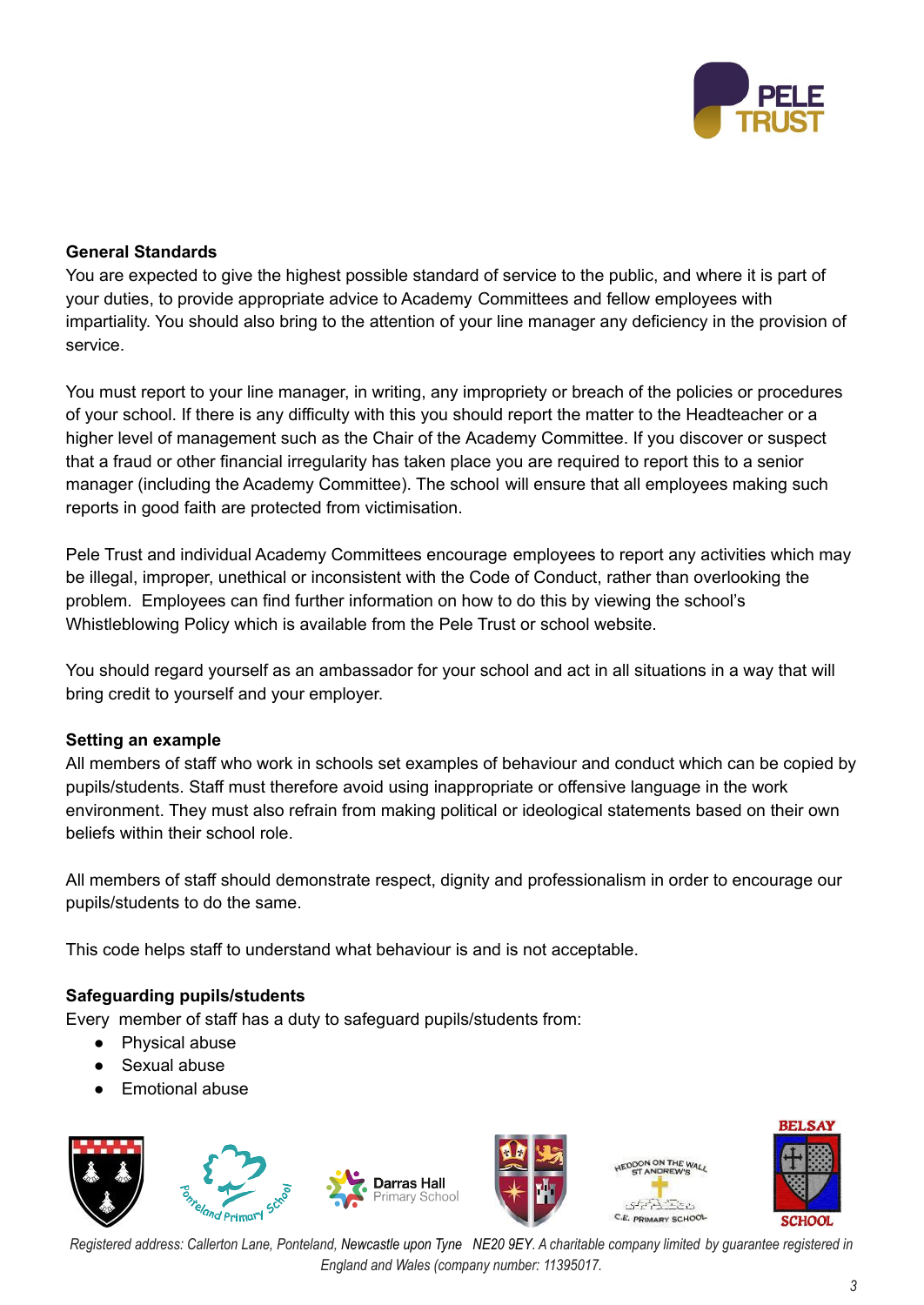

**Neglect** 

The duty to safeguard pupils/students includes the duty to report concerns about a pupil/student to the school's Child Protection Lead or Designated Safeguarding Lead (CPL/DSL).

All staff must also avoid putting themselves at risk of allegations of abusive or unprofessional contact. For example, avoid contacting a student through a personal mobile phone or private email account; meeting with a student in a 1-2-1 situation in a closed room.

Members of staff have access to the Trust and school's Child Protection Policy, and the annual DfE Keeping Children Safe in Education document, and must be familiar with both. Copies of these are available

Staff must not demean or undermine pupils and their parents/carers.

Staff must take utmost care of pupils/students under their supervision with the aim of ensuring their safety and welfare. (Reference: Keeping Children Safe in Education 2019 <https://bit.ly/2kD6Ksb>)

### **Safer Working Practice**

All staff in schools will have direct contact to a greater or lesser degree with students. Staff must conduct themselves in accordance with the Guidance on Safer Working Practice for Adults who work with Children and Young People. Failure to do so may result in action under the Trust Disciplinary Procedure, which may put continued employment at risk.

### **Honesty**

Implicit in your contract of employment is the requirement to act with honesty and integrity. If you behave in such a manner that you can no longer be trusted you risk losing your employment. For example, you must not falsify timesheets, expenses claims, work progress logs or any other work records.

### **Loyalty**

It is a fundamental implied term of your contract of employment that you are loyal to your employer.

Generally speaking, you must not actively criticise or challenge the policies or decisions of your school or managers in public. However, it is perfectly legitimate for you to use the methods of protest and persuasion that any other citizen can use such as lawful industrial action, letters of complaint, approaches to your local councillor, attendance at protest meetings or writing to the press. What you



Registered address: Callerton Lane, Ponteland, Newcastle upon Tyne NE20 9EY. A charitable company limited by quarantee registered in *England and Wales (company number: 11395017.*

**BELSAY**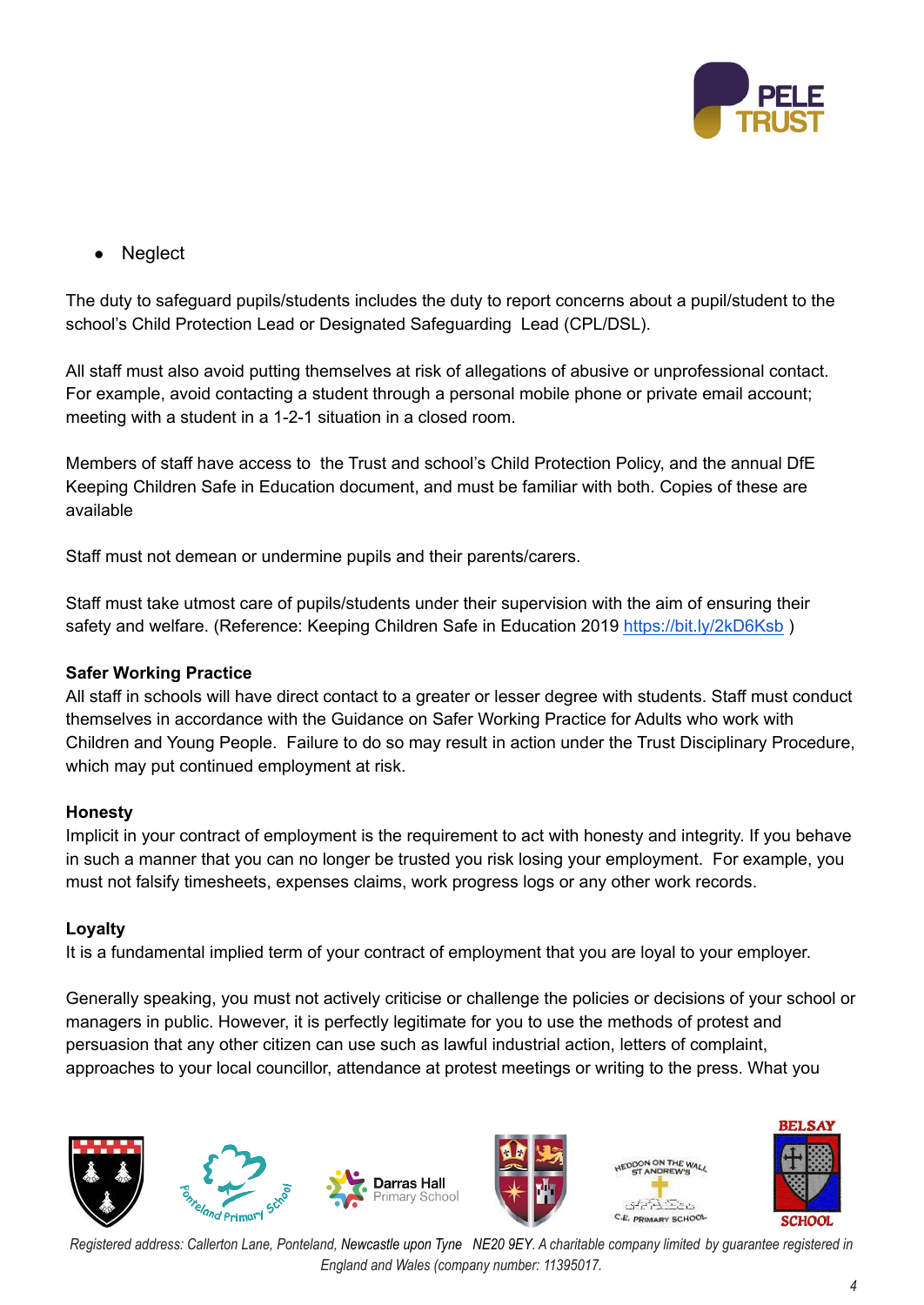

must not do is to use "inside information" which is not available to the public at large or to capitalise on your position in the school if you make statements intended to be published to the public at large.

It is also perfectly legitimate for you to raise a matter of concern informally with your line manager, and, if the matter affects your employment, to use the Grievance Procedure.

The Trust has a published Whistle Blowing policy which provides for raising major concerns that fall outside the scope of other procedures.

Employees agree to serve Pele Trust and the school loyally and in good faith and not to act against its interests. This duty subsists throughout your employment up to your termination date and consists of:

- not misusing the Trust's or school's property, data, materials equipment or any other resources provided for in relation to your employment
- not soliciting any commercial customers of the school in order to transfer their custom to yourself once you have left employment
- not setting up in direct competition with any commercial activities of the school (although the code does not extend to prevent you from seeking alternative employment whilst still employed); and
- not disrupting the school's business

### **Personal behaviour**

Your personal behaviour will influence the public's opinion of the Trust and your school in any situation where you can be identified as an employee, which includes on social media platforms. Examples might include use of bad language, unprofessional behaviour at work, or situations that might affect work, or any conduct that is not of the standard expected of school employees. Whilst on school business you should be mindful that you are representing the Trust and school at all times.

The consumption of alcohol during the working day (including lunch breaks and directed time) or before commencing work is unacceptable as even small quantities have an adverse effect on work performance and the reputation of your employer.

If you are suspected of being incapable of properly performing your official duties by reason of alcohol or drugs, which would include the use of school machinery or vehicles, you are liable to be suspended from duty pending a decision on disciplinary action being taken against you.

You must observe the statutory smoking ban which bans smoking in nearly all enclosed workplaces and public spaces. Smoking or use of e-cigarettes is not permitted in any area of any Pele Trust school site,

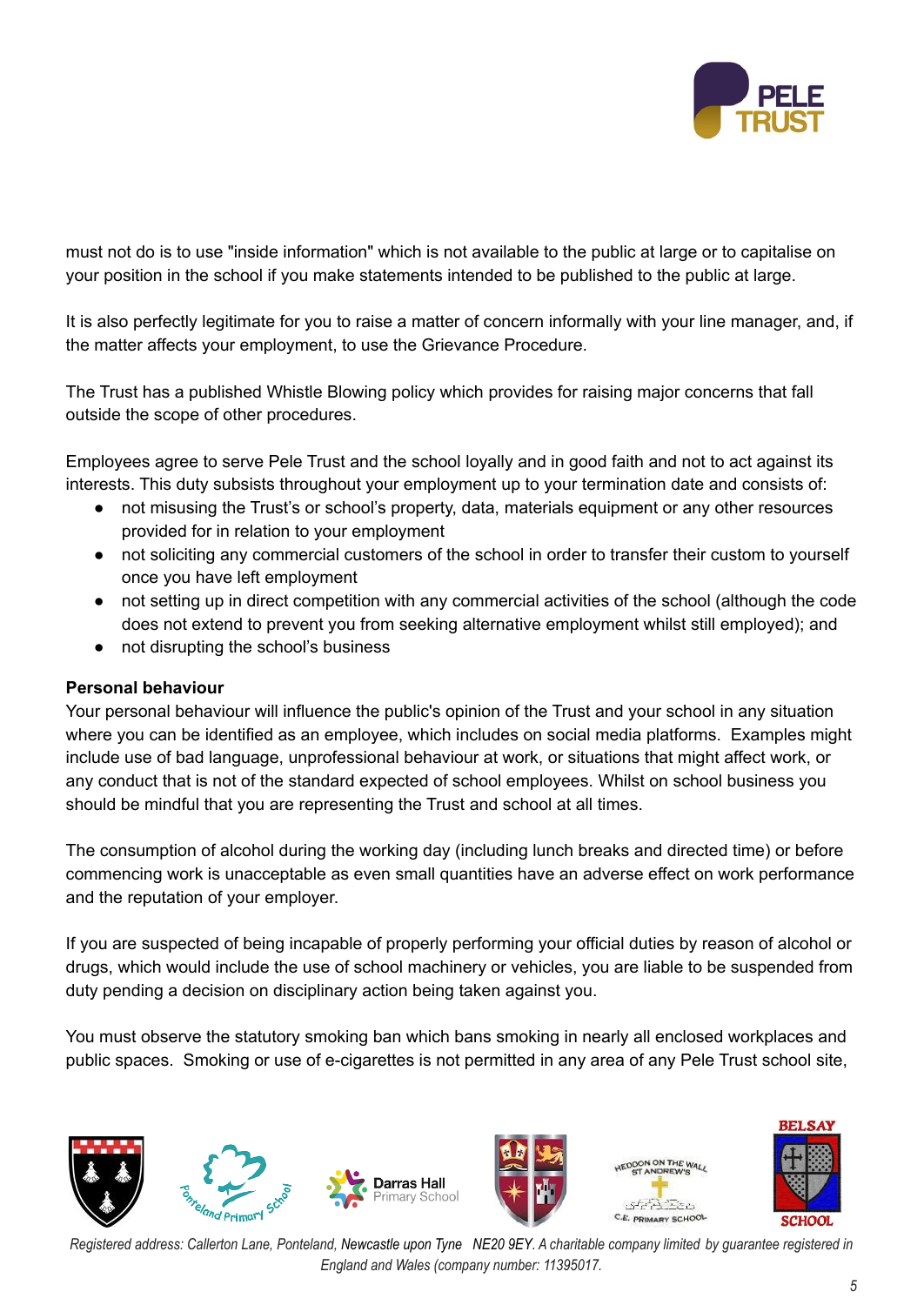

including yards, school car park and playing fields, at any time. Those who breach the rules may be liable to disciplinary action. You are expected to report incidents where the policy is being breached.

### **Courtesy and dignity**

You have the right to be treated with respect, courtesy, dignity and understanding by your colleagues, school and Trust leaders, the Academy Committee of the school and Pele Trust Directors.

You should help and support your colleagues in all their legitimate endeavours at work. You have the right to support from your line manager in any difficulties you might have with work colleagues, the public or pupils provided that you have acted in accordance with your contract of employment and this Code.

### **Personal appearance**

In your appearance as well as in your behaviour, you should regard yourself as an ambassador for your school and dress in clothing that is appropriate for your duties. All staff are expected to dress formally and be neat and tidy in appearance. Where required, staff should also wear appropriate clothing and footwear in accordance with health and safety regulations, e.g. science and technology technicians, PE staff.

If you are required to wear specific items of clothing, hairstyles or jewellery in accordance with your ethnic background or faith, your needs will be accommodated where possible and practicable, however this must not pose a hazard to the health and safety of any person or contravene any legitimate or reasonable requirement of the school. The school reserves the right to insist that you do not wear particular items of clothing or jewellery which it believes may cause offence or which may pose a risk to the health and safety of any person.

### **Internet and Social Networking**

Personal access to the internet is considered acceptable provided that the use is reasonable, properly sanctioned by school leaders and is in the user's own time. Similarly, this kind of use is acceptable for staff who operate school equipment in their homes. The school monitors the use of the internet for legitimate business reasons, including compliance with this policy. By using the internet, users are deemed to have consented to the monitoring, recording and auditing of internet use. Employees should familiarise themselves with any Internet Usage Policy in place in the school.

The school recognises and accepts that staff may keep personal web logs (blogs) and that internet social networking sites are a useful way of interacting socially with colleagues and friends. While the school does not wish to discourage employees from accessing such sites, it expects certain standards of conduct to be observed to protect both its legitimate business interests, its students and its employees



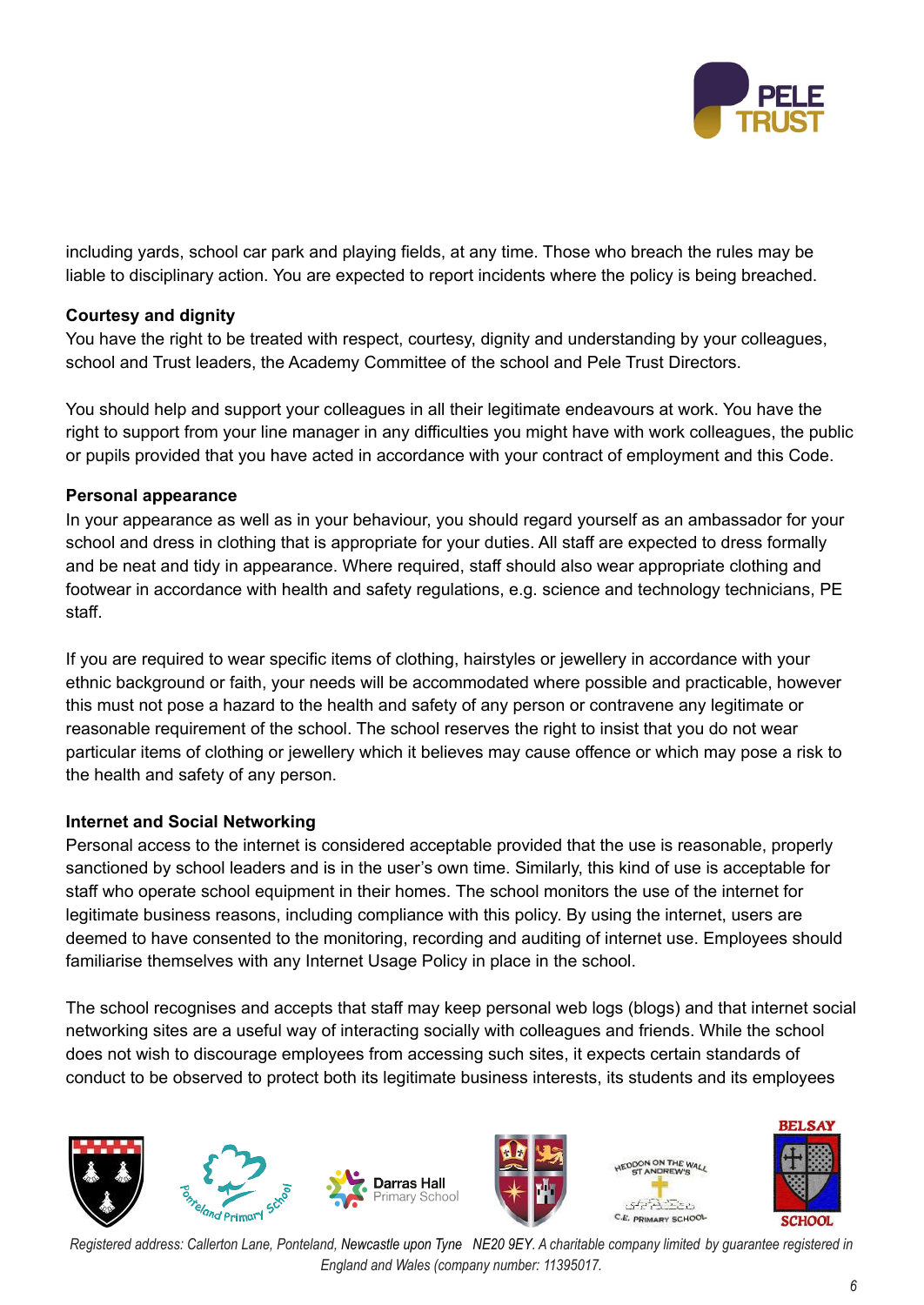

from the dangers of inappropriate use. This applies both inside and, in certain circumstances, outside the workplace.

As a staff member you must:

- not access social networking sites during working hours, unless you are authorised to do so for school business;
- make it clear when posting information or comments on social networking sites that any personal views which are expressed do not represent those of the school;
- not post information on a social networking site which is confidential to the school, its students or parents, its suppliers, customers or contractors;
- refrain from making reference on a social networking site to the school, its staff or governors, its students or parents, its clients, its suppliers and contractors;
- not post entries on a social networking site which are derogatory, defamatory, discriminatory or offensive in any way, or which could bring the school into disrepute;
- be aware that blogs may create documents which the courts can order to be disclosed for use in litigation. Consequently, staff will be assumed to have written any contentious items unless they can prove definitively that they have not done so; and
- not make discriminatory or offensive comments about work colleagues on social networking sites
- Immediately report to senior leaders any inappropriate social media comments relating to themselves or the school

Offensive, defamatory or inappropriate comments about the school, its customers, suppliers or any of its staff or governors that are written on social networking sites will not be tolerated, nor will any comments of any kind about students or parents.

Where conduct is in breach of this Code (or the Pele Trust Social Networking Policy and Guidance document) disciplinary action may be taken in accordance with the Trust's Disciplinary Procedure up to, and including, dismissal.

Any blog entries made inside or outside the workplace that are defamatory, derogatory, or discriminatory about the school, its customers, students, suppliers, staff or governors will be investigated as potential gross misconduct. If substantiated, such conduct may lead to summary dismissal after the due process of the school's Disciplinary Procedure has been followed.

Before using social networking you should read and understand the Pele Trust Social Networking Policy and Guidance document.



Registered address: Callerton Lane, Ponteland, Newcastle upon Tyne NE20 9EY. A charitable company limited by guarantee registered in *England and Wales (company number: 11395017.*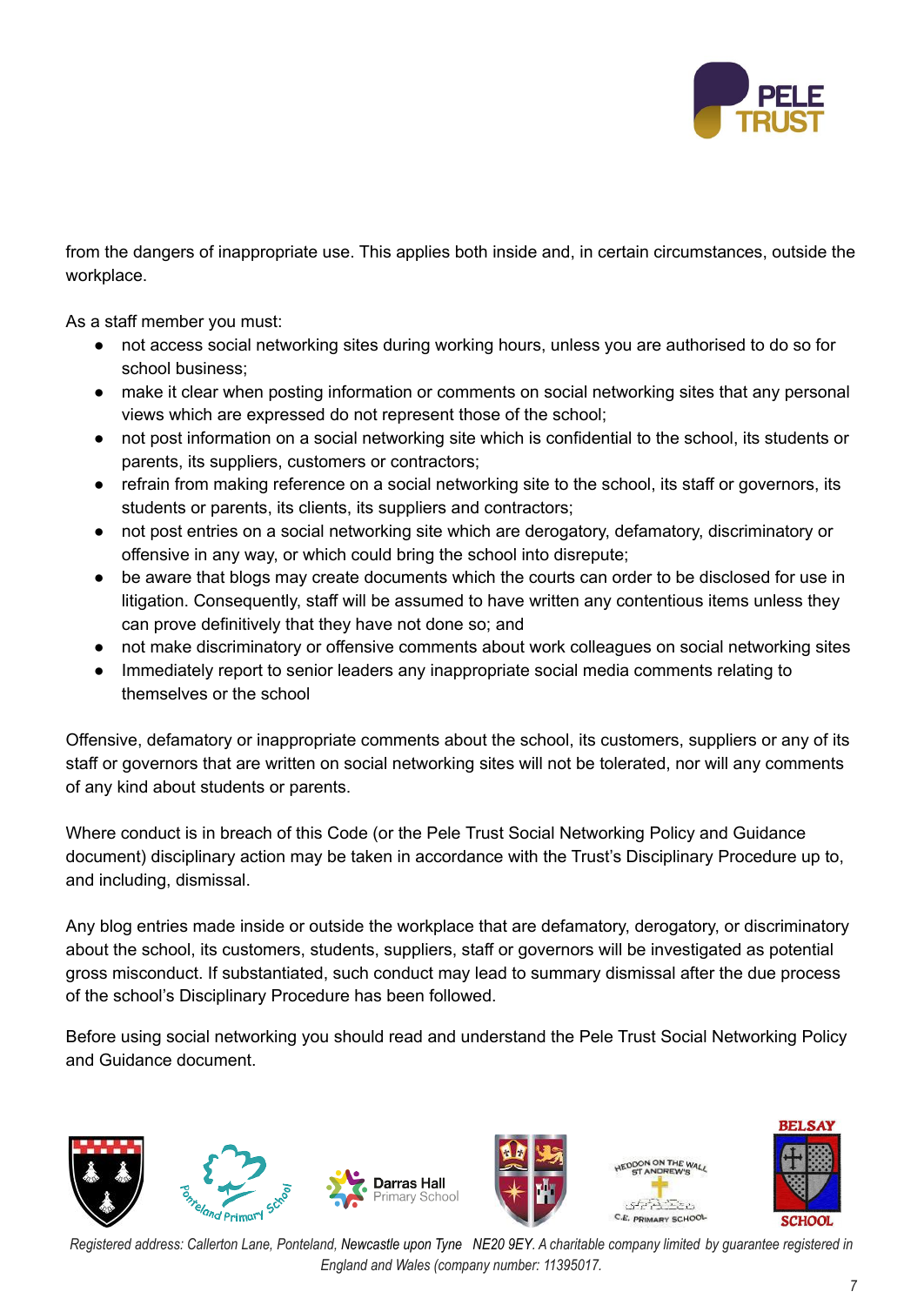

# **Relationships with Academy Committee members and Directors**

You are responsible to the school through its senior leaders. If your role is to give advice to Academy Committees/Directors and senior leaders, you should remember that all are there to carry out the school's work. Mutual respect between staff and Academy Committees/Directors is essential to effective local governance. Close personal familiarity between staff and individual Academy Committee members can create potential issues therefore all parties should adopt a professional approach at all times.

#### **Relationships with the local community**

You should always remember your responsibilities to the community you serve and ensure courteous, efficient and impartial service to all groups and individuals within that community.

#### **Relationships with contractors**

All relationships of a business or private nature with external contractors, or potential contractors (with the exception of the public utilities), should be made known to your Headteacher. Orders and contracts must be awarded on merit, by fair competition against other tenders where applicable, and no special favour should be shown to businesses run by, for example, friends, partners or relatives. No part of the local community should be discriminated against.

If your job entails engaging or supervising internal or external contractors or having any other official relationship with contractors and you have previously had or currently have a business or personal relationship in a private or domestic capacity with any contractors (except the public utilities), you should declare that relationship to your Headteacher.

You must not use, in a private or domestic capacity, any contractor with whom you have had or are having an official relationship (with the exception of the public utilities), without first obtaining the permission of your Headteacher.

In addition staff, Headteachers and Academy Committees must be mindful of regulations regarding related party transactions as detailed in the Academies Financial Handbook and the Pele Trust Finance Policy.

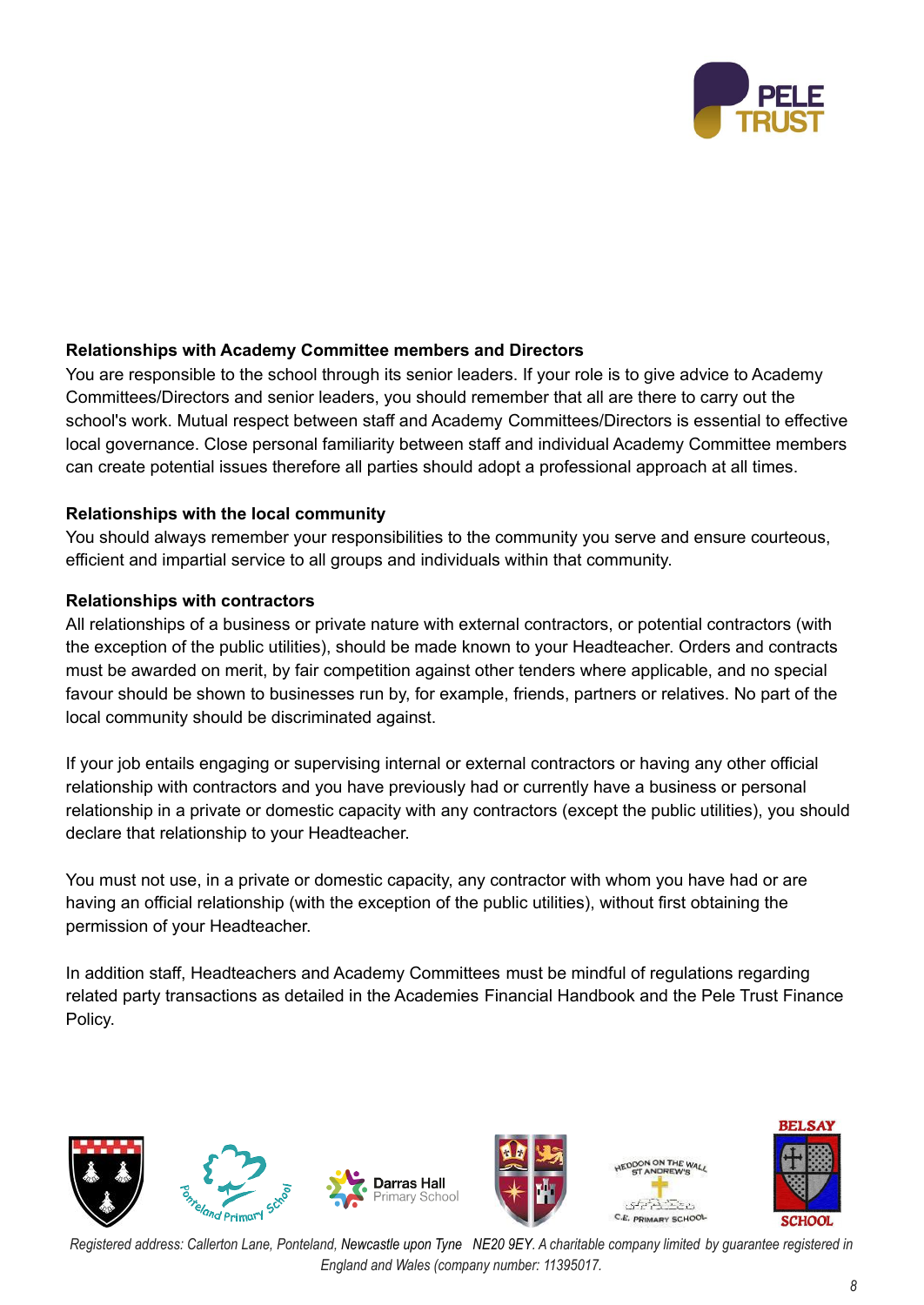

# **Making staff appointments and other employment matters**

All appointment panels will include a member of staff and/or Academy Committee member who has undertaken Safer Recruitment training. If you are involved in appointments you should ensure that these are made on the basis of merit. It would be unlawful to make an appointment that was based on anything other than the ability of the candidate to undertake the duties of the post.

In order to avoid any possible accusation of bias, you should not be involved in or attempt to influence an appointment where the applicant is related to you, is your partner or is a close personal friend outside work. In this context related means if you are the parent, grandparent, child, stepchild, adopted child, grandchild, brother, sister, uncle, aunt, nephew or niece of the applicant.

You must not be involved in or attempt to influence decisions relating to discipline, promotion or pay adjustments for any other employee who is a relative, partner, or close personal friend or in any situation where you could benefit from that situation.

The information contained in an applicant's self-disclosure of criminal convictions or their criminal records certificate from the Disclosure and Barring Service is considered highly confidential and the school will restrict access to those who are entitled to see it as part of their duties.

### **Relationships with spouses, partners and close personal friends in the workplace**

Good working relationships within the school and the formation of social links within and between individuals/groups are signs of a healthy organisation and should be encouraged.

If a social relationship develops into a close personal relationship, this can often interfere with the normal working relationships within the school and can cause others to doubt that they will be treated fairly. It is imperative that we are all seen to operate at the highest standards of openness, fairness and integrity.

If a person with whom you have a close personal relationship is employed in the school or is part of the Academy Committee, you should take special care to conduct yourself in such a manner that the relationship does not interfere with normal working relationships and does not cause others to doubt that they will be treated fairly. Appropriate action will be taken in such circumstances.

Academy Committees and senior leaders have a particular responsibility to ensure that there can be no question of favouritism or bias in the appointment or treatment of any person with whom they have a close personal relationship outside their school. The higher the person is in the management structure, the greater the likelihood of there being an adverse effect on normal working relationships if people with close personal relationships are employed in the organisation.





Registered address: Callerton Lane, Ponteland, Newcastle upon Tyne NE20 9EY. A charitable company limited by quarantee registered in *England and Wales (company number: 11395017.*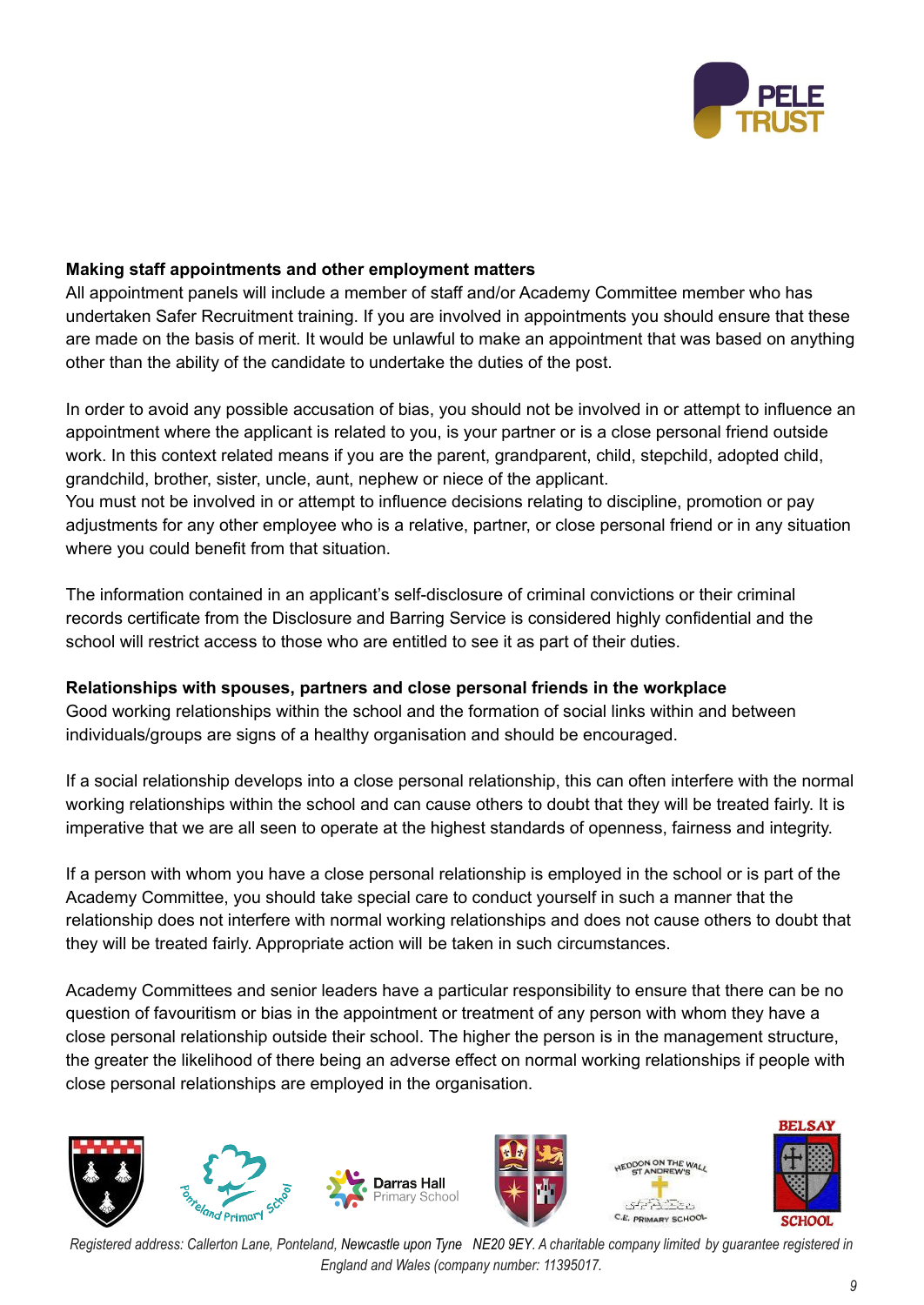

Those involved in a close personal relationship with a work colleague which has broken down must ensure that they do not involve others in their private affairs within the workplace. Relations and/or their breakdown must not interfere with working arrangements and employees must ensure that work is not affected. Neither will the school allow parties in a domestic dispute to use its employment policies and procedures as a means of pursuing a campaign of victimisation.

# **Interests of spouses, partners and close personal friends**

You must avoid situations arising where your spouse, partner or close friends work in occupations or have businesses or other interests that could reasonably be seen by the public to conflict with or benefit from your employment with the school. All interests of this description must be declared to your Headteacher. Such situations often interfere with the normal working relationship and can cause members of the public, actual or prospective contractors and clients to doubt that they will be treated fairly. If such a situation develops then you may not be able to do the job for which you are employed.

# **Use of financial resources**

You must ensure that you use public funds entrusted to you in a responsible and lawful manner. You should strive to ensure value for money to the local community and to avoid legal challenge to the school or Pele Trust.

You must abide by Pele Trust's financial and procurement procedures and follow any instructions given by your school leaders, Trust leaders and Internal Audit.

# **Equality issues**

Pele Trust and the school is committed to tackling discrimination in how it treats its employees and how it delivers services, and also to actively promoting and championing equality in the community. You are entitled to expect fair and reasonable treatment by your colleagues, school leaders and Academy Committees. If you feel that you have been unfairly treated, discriminated against or harassed, you are entitled to make use of the school's Grievance Procedure. You are also entitled to be treated with respect by clients, service users and members of the public, and be supported with this by the school.

In the same way, you are required to treat your colleagues, pupils, parents and members of the public fairly and with respect. Not only is it a criminal offence to harass another person on any grounds, it is also a disciplinary offence.

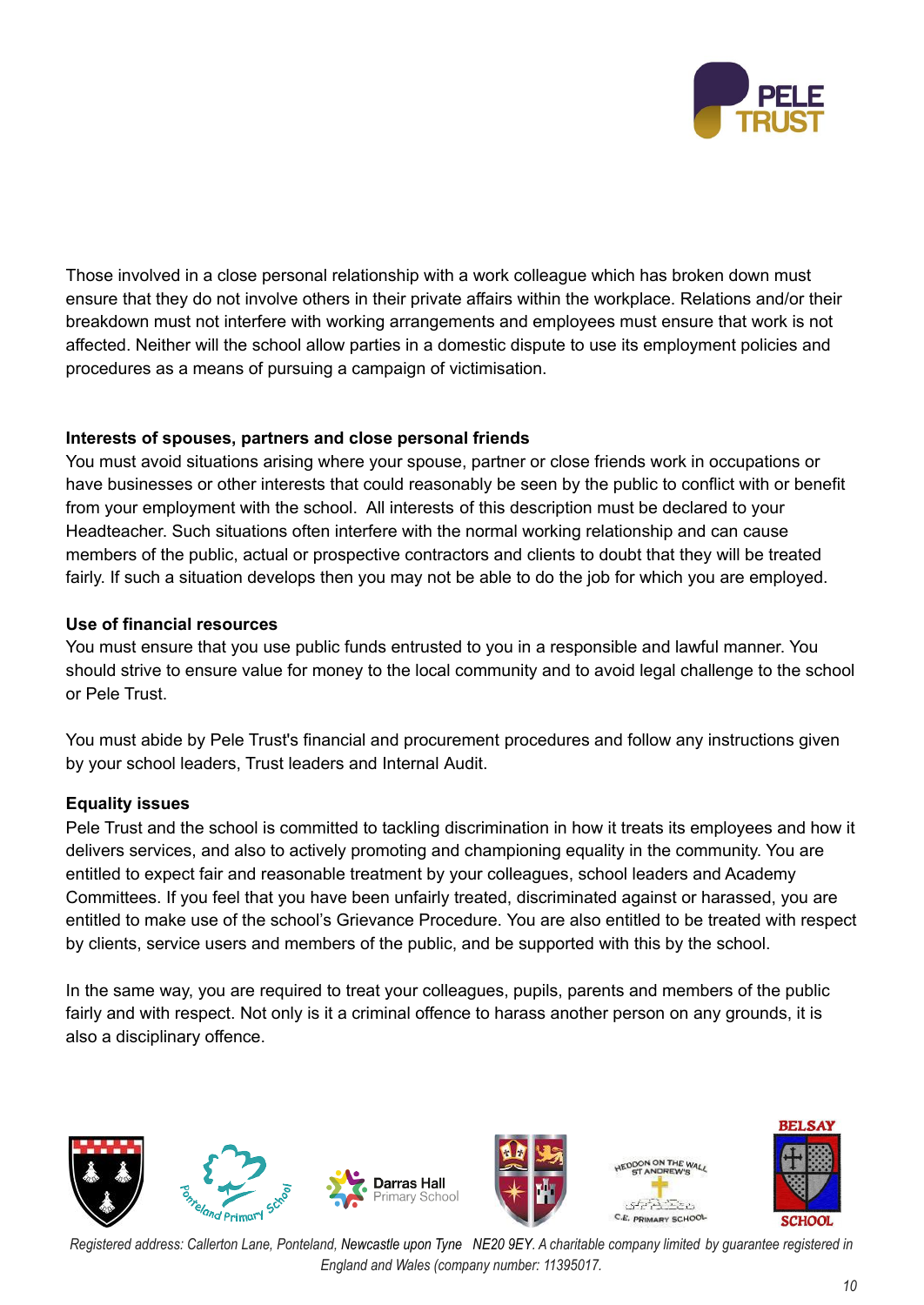

It is your responsibility to read and abide by the school's Equality Policies and to be familiar with your legal duties under the Equality Act 2010.

### **Health and safety issues**

In line with legal and contractual obligations, all employees are required to cooperate and ensure compliance with Trust and school health and safety policies and objectives. This includes adherence to all identified safe working procedures and risk assessments. All employees are actively encouraged to familiarise themselves with health and safety documentation, especially risk assessments, attend any training identified as part of their role and be proactive in raising any health and safety concerns with, in the first instance, their line manager.

# **Disclosure of information**

The law requires that certain types of information must be available to a range of audiences including Trust Directors, Academy Committees, auditors, government departments, parents, pupils and the public. The Trust and school has procedures to ensure that it complies with its duties and responsibilities under the Freedom of Information Act 2000 which you should read and follow if you receive a request under this legislation. If in doubt, you should assume that information is confidential and seek permission before releasing it.

Separate policies are also in place regarding sharing information for safeguarding and welfare purposes where there can be consequences in not sharing relevant information. These can be accessed from the school office.

Against this background the school must also safeguard privacy and confidentiality and comply with its duties and responsibilities under the General Data Protection Regulation (GDPR). During the course of their duties many staff regularly deal with private and confidential information relating to individual pupils, parents, members of the public or work colleagues and about groups, companies and other organisations. You must not supply confidential information to anyone who is not entitled to see it. You must also take appropriate action to protect against accidental disclosure or discovery of information and to ensure that unauthorised people do not gain access to school or Trust information systems. You should read and follow any school policies on Data Protection and Information Security and any specific procedures that are available. ICT and information security may be managed and coordinated by a specific individual, however, security should be viewed as the responsibility of all members of staff. Deliberate or negligent breaches of confidentiality and the terms of these policies are deemed a serious disciplinary matter. If you are unsure about anything, you should seek advice from a senior leader in the first instance.



Registered address: Callerton Lane, Ponteland, Newcastle upon Tyne NE20 9EY. A charitable company limited by quarantee registered in *England and Wales (company number: 11395017.*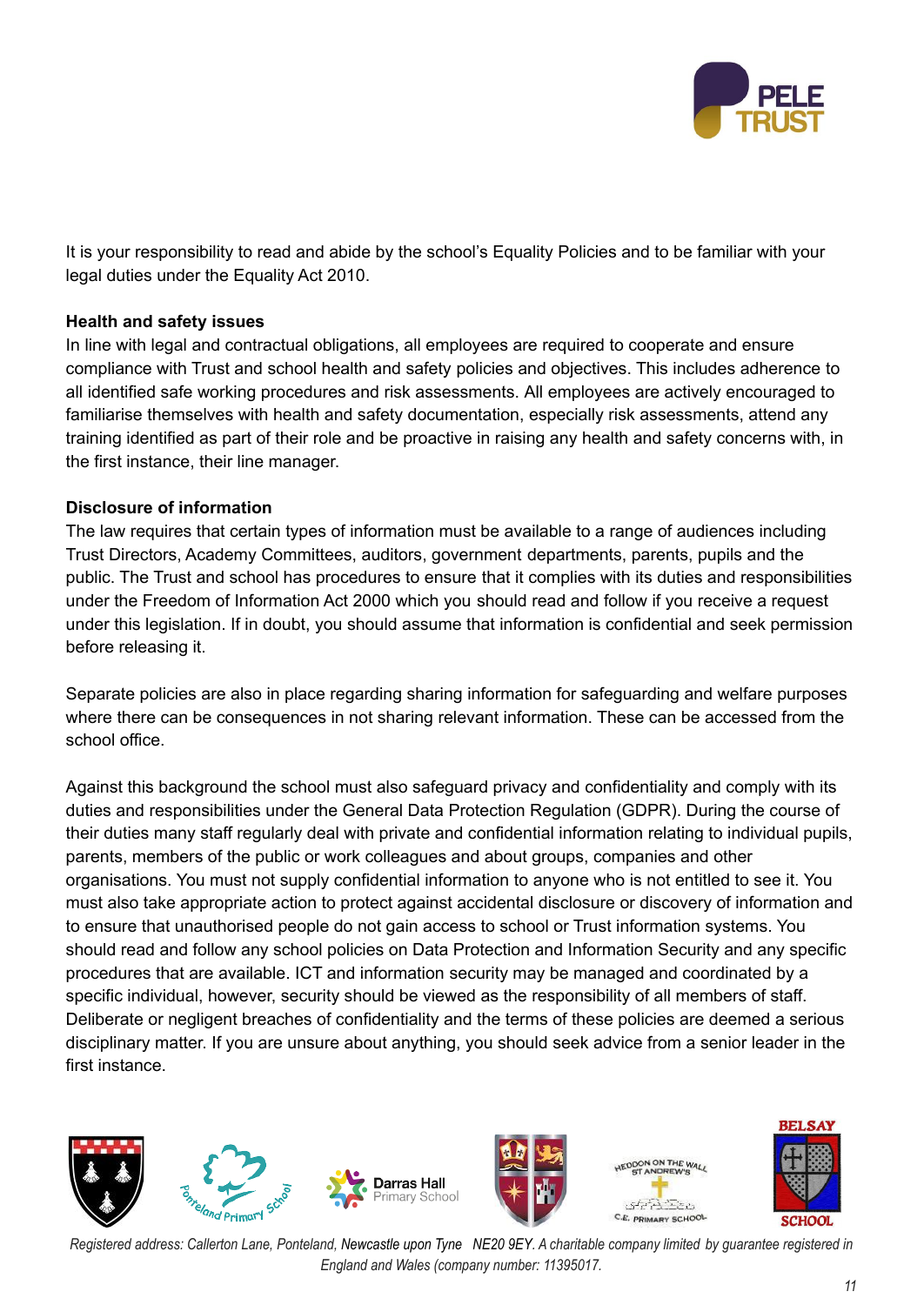

You must not use any information obtained in the course of your employment for personal gain or benefit, nor should you pass it on to others who might use it in such a way.

Any particular information received by you from an Academy Committee member, which is personal to that person and does not belong to the school must not be divulged by you without their prior approval except where such disclosure is required or sanctioned by the law.

# **Outside commitments**

An employee's off-duty hours are their own personal concern but they should not subordinate their employment duty to their private interests or put themselves in a position where their employment duty and their private interests conflict. As a general rule, the school will not attempt to preclude employees from undertaking additional employment, but any such employment must not, in the view of the school, conflict with or react detrimentally to the school's interests, or in any way weaken public confidence in the conduct of the school's business.

If you are a teacher or a member of professional support staff you are expected to devote your service to the work of the school. We understand that there are occasions when members of staff may wish to undertake additional employment (paid or unpaid) however it should not interfere with or negatively impact your performance in school. Additional roles for teachers may include exam board marking and/or private tutoring. With the latter, staff should notify the Headteacher if they plan to tutor an existing pupil/student at a Pele Trust school and note that any tutoring sessions must not take place on the school premises. If a member of staff is in any doubt about engaging in secondary employment they should discuss their intentions with the Headteacher.

If you engage in any paid or unpaid secondary employment or business you must not use or mention your employment with the school or Pele Trust in order to gain business or trade for that secondary employment notwithstanding the need to provide the name of an employer for references.

### **Personal interests**

You must declare any financial and non-financial interests which could conflict with your school's or Pele Trust's interests to your Headteacher using the Register of Directors and Staff Interests Form, which is available from the school office.

You must declare membership of any organisation not open to the public without formal membership and commitment of allegiance and which has secrecy about rules or membership or conduct (for example, the freemasons) to your Headteacher using the Register of Directors and Staff Interests Form.





C.E. PRIMARY SCHOOL

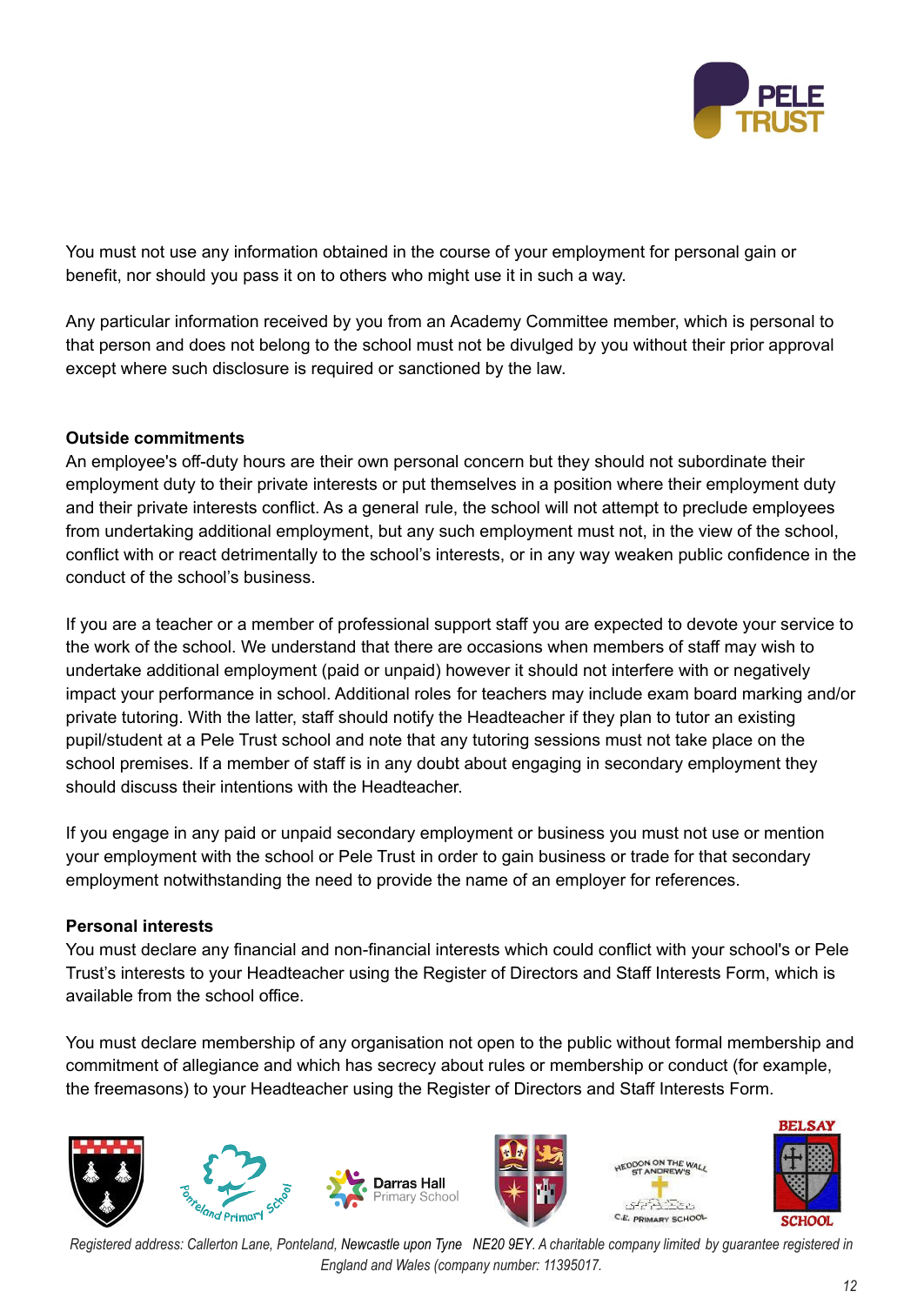

The information supplied under the paragraphs above will not affect your position in the school. The information will normally be made available only to your Headteacher and any employee nominated to be responsible for its secure storage. However, where a relevant complaint or query is made, the Trust's senior leaders and its auditors will also have access to the information so that a proper response can be made to the complaint or query.

# **Improper use of position, title or authority General**

Good working relationships within the school and the formation of social links within and between work colleagues/groups are signs of a healthy organisation and should be actively encouraged by senior leaders. The paragraphs which follow, however, emphasise the point that, during working hours, you are paid to work for the school and not to represent or promote your private interests.

# **Influencing colleagues to purchase goods or services**

Inside or outside working hours, you must never use your position to attempt to persuade any member of staff to purchase any goods or services.

School leaders should not seek sponsorship from or attempt to sell raffle tickets etc., to their staff no matter how good or charitable the cause. However, this paragraph does not prevent colleagues undertaking these activities amongst themselves. The intention here is to remove any real or imagined pressure from school leaders.

# **Touting on behalf of secondary employment**

Touting for or on behalf of any secondary employment in working hours is an improper use of the school's time and will be dealt with accordingly.

# **Use of School or Pele Trust Property General**

The general rule is that you must only use school or Pele Trust property at the workplace for work purposes and the paragraphs below set out this requirement in more detail. However, there are exceptions.

In the first place, teachers necessarily work at home and need to take laptops, books and records home to do that work. In addition, the Headteacher may give staff permission to use school or Pele Trust equipment away from the workplace. Examples of this might include:

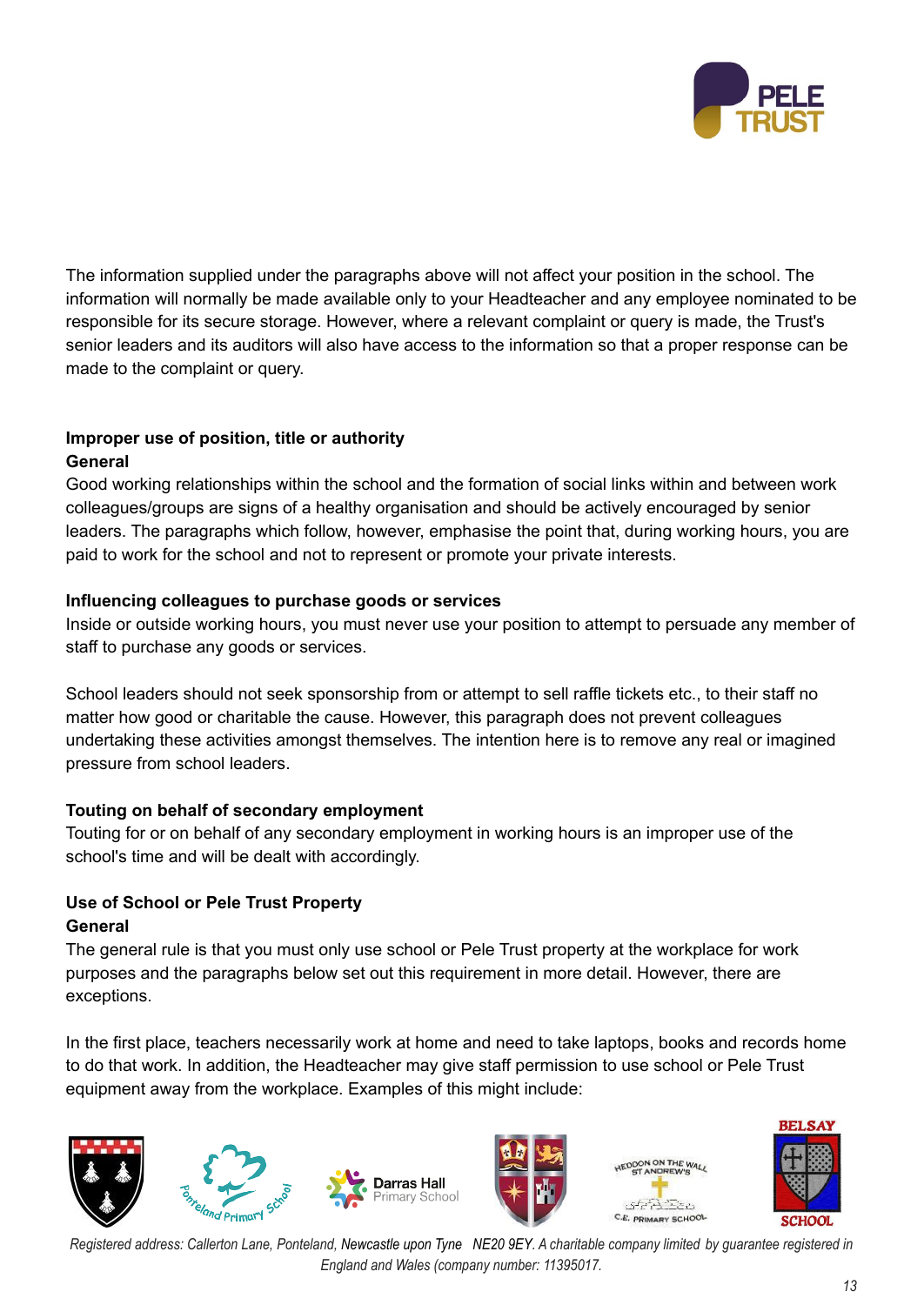

• the short-term loan of equipment, textbooks or manuals so that you may study or practice in your own time and so be able to do your job more effectively

• the loan of equipment to enable you to do official work at home and so increase productivity In these circumstances, the Headteacher should keep a proper record of the identity of the equipment, the period of the loan, the reason for the loan and any restrictions imposed on the use of the equipment.

### **Premises**

You must not engage in any secondary employment or business on school premises at any time. To do so could be interpreted as gaining a pecuniary advantage by way of your employment and that is illegal. This includes exam board marking and private (paid) tutoring of pupils/students.

If you are engaged in secondary employment you must not park any vehicle within the school grounds if it can be identified as being a vehicle used for that employment or if it contains any visible materials relating to that secondary employment.

You must not store any items connected with any secondary employment or any personal items (except those which are used in connection with your official duties) on school premises.

### **Equipment and other property**

Where equipment is made available to the public you may use it at the same charge (if any) as is made to the public. Otherwise, equipment and property belonging to the school or Pele Trust must only be used for official purposes. Some particular examples and exceptions are shown below.

# **● Clothing and Personal Protective Equipment**

Clothing and personal protective equipment supplied by the school may be worn between home and work if that is convenient for you but under no circumstances may it be worn for domestic use or during, in connection with, or when travelling to or from any secondary employment.

# **● Tools-of-the-trade**

No "tools of the trade" supplied by the school or Pele Trust may be used in connection with any secondary employment. The one exception would be where teaching staff engage in exam board marking and require the use of their school laptop.

### **● Telephones**

Personal mobiles should be used if there is a need to make personal calls during working hours. You are expected to be conscious of excessive use of mobile phones during work time and this must be kept to an acceptable level.

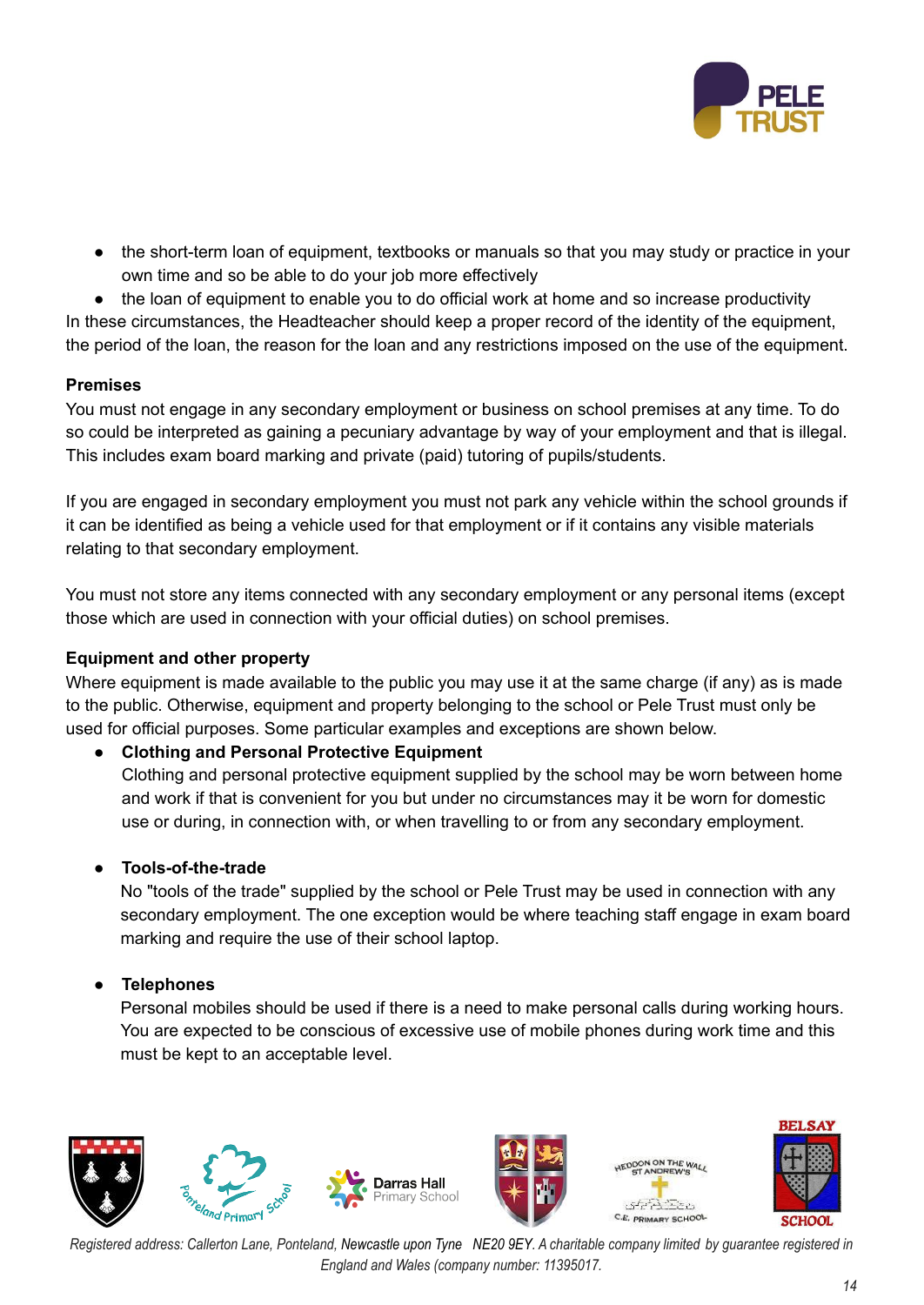

Staff may use their mobile phone as a camera in school and on planned trips/visits. This is permissible in accordance with our GDPR policies but images should be transferred to school storage, i.e. Google Drive folders, and deleted from personal devices as soon as is practicable.

Staff should avoid using their mobile phones (for phone calls) in the vicinity of pupils/students during their directed hours/paid hours of employment. Outside of these times, mobile phones should only be used in areas of school where pupils are not present.

You may also use the work telephone to receive a reasonable number of incoming calls, to phone home to say that you will unexpectedly be working late and for emergency reasons. Under no circumstances should work telephones be used in connection with any secondary employment.

# **● Photocopiers**

Private use of such equipment in school must be paid for and it must not be used in connection with any secondary employment.

# **● Fax machines**

School fax machines which are not available for public use must only be used for school business.

# **● Franking machines and stamps**

Under no circumstances must any mail which is not official school mail be caused or permitted to be franked by a school franking machine. You should use your own postage stamps on any material posted through the school post system.

### **● Computers/laptops**

School computing equipment must be used predominantly for school or Pele Trust purposes. The one exception would be where teaching staff engage in exam board marking and require the use of their school laptop. Staff are allowed to use their laptop to access the internet from home but should be aware that their actions are still bound by the Acceptable Use Policy.

# **● Stationery**

Documents issued under the banner of Pele Trust or any of its schools, organisations or establishments must only be used for their official purposes. It should be noted that the use of such documents for any other purpose might constitute a criminal offence.

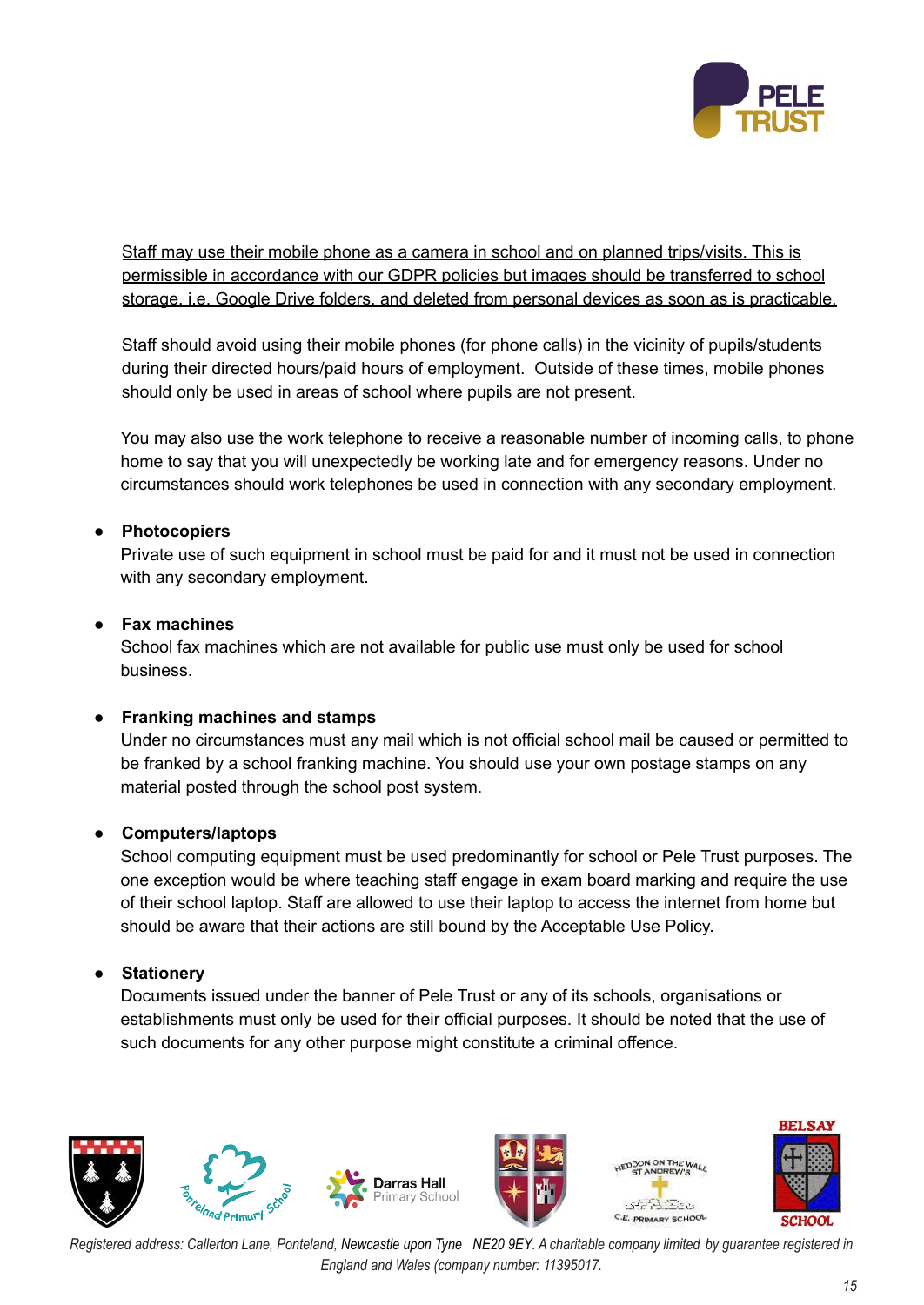

School headed paper must only be used where you are expressing the view of the school or acting on its behalf.

# **Business credit cards and account arrangements**

Credit cards obtained by the school or Pele Trust are to be used only for official purchases for the relevant body and to enable you to perform your official duties.

# **Situations of personal gain or advantage**

### **General**

The following paragraphs should be followed carefully as it is a criminal offence to gain a pecuniary advantage by way of your employment with the school or Pele Trust

# **● Purchases from school stocks**

You may purchase from stocks of property or goods owned by the school or Pele Trust, for yourself or for others, only if those items are generally available for sale to the public or if the school has specifically invited employees to make such a purchase.

# **● Purchases from school contractors and clients**

You may purchase property, goods or services for yourself or others from contractors engaged by the school or Pele Trust but only at the prices and by the means adopted for the sale of such items to the public at large. Exceptions to this rule are, for example, where the school or Pele Trust makes specific arrangements (such as the staff discount scheme) for all its employees.

### **● Purchase of surplus property**

You may purchase surplus property or goods owned by the school or Pele Trust in accordance with the guidelines issued by the Internal Audit and adopted by your school, and if invited to do so by your school.

# **Bribery Act 2010**

There are several offences under the Bribery Act 2010 which relate to schools including:

- Bribing
	- where a person offers, promises or gives a financial or other advantage to another person, with the intention of inducing them to perform improperly a relevant function or activity, or to reward a person for such improper performance.
- Receiving a bribe
	- $\circ$  Where a person requests, agrees to receive or accepts a financial or other advantage with the intention that, in consequence, a relevant function or activity should be performed





C.E. PRIMARY SCHOOL

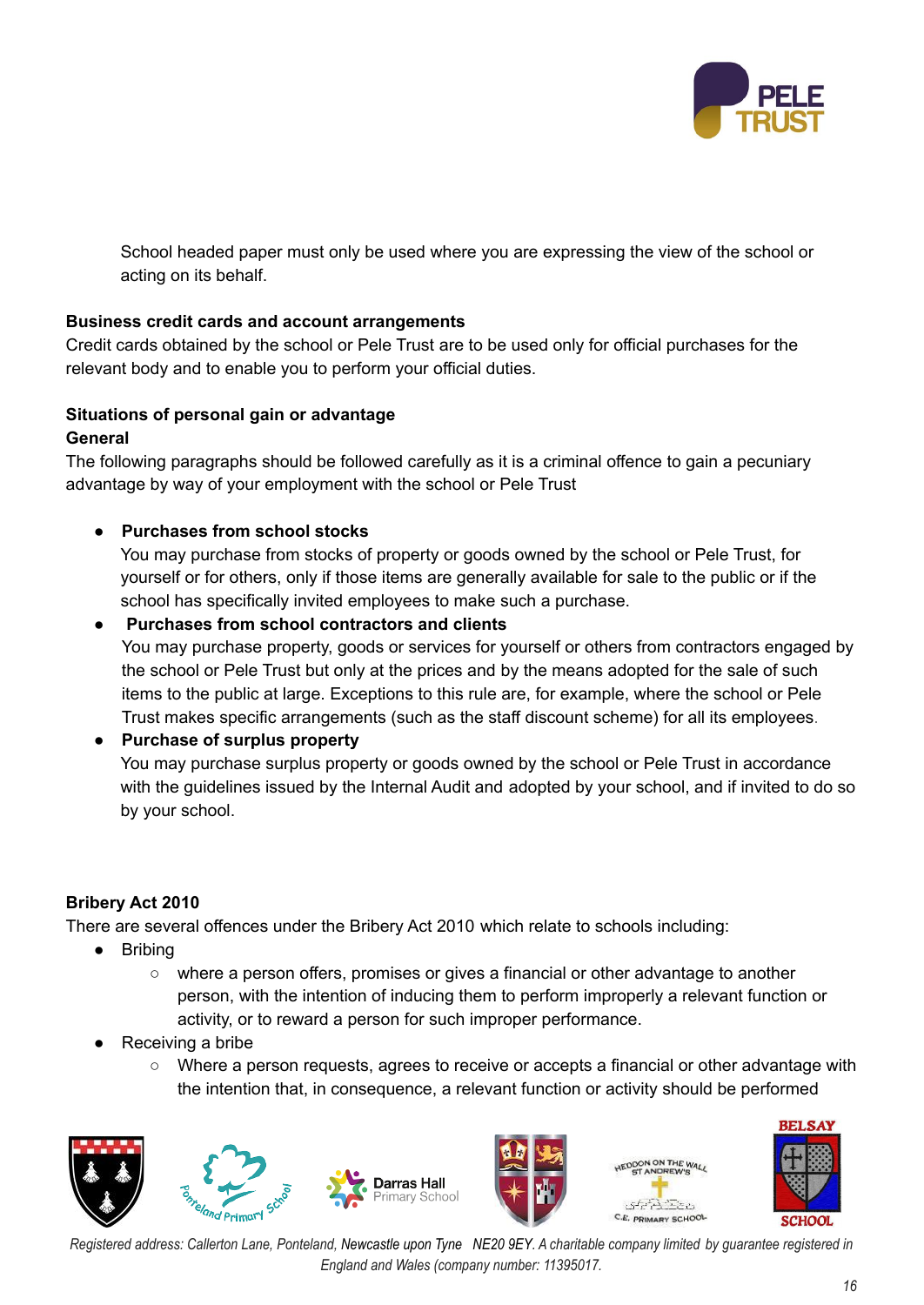

improperly by themselves or another. It does not matter whether the advantage is direct or through a third party, or whether the benefit is for that person or another.

- Bribing a foreign official
	- Where a person with the intention of obtaining or retaining business, or an advantage in the conduct of business, bribes a foreign public official with the intention of influencing them in their capacity.

The offences under the Act carry a maximum of 10 years imprisonment and/or an unlimited fine for an individual. You should read and abide by any advice provided by the school in relation to its Anti-Fraud and Corruption Strategy.

# **Separation of roles during tendering**

If you are involved in the tendering process or dealing with contractors, you should be clear on the separation of client and contractor roles within the Trust and the school. If you are a senior employee with both a client and contractor responsibility, you must be aware of the need for accountability and openness.

If you are privy to confidential information on tenders or costs for contractors, you should not disclose that information to any unauthorised party or organisation.

You should ensure that no special favour is shown to current or recent former employees or their partners, close relatives or associates in awarding contracts to businesses run by them or employing them in a senior or relevant managerial capacity.

# **Corruption**

You are warned that it is a serious criminal offence corruptly to receive or give any gift, loan, fee, reward or advantage for doing or not doing anything or showing favour or disfavour to any person in your official capacity. If an allegation is made, the law is such that the onus is on you to demonstrate that any such rewards have not been corruptly obtained.

The public is entitled to demand of a school employee, conduct of the highest standard and public confidence in their integrity would be shaken were the least suspicion to arise that they could be influenced by improper motives. Any offers of a bribe must be reported immediately to the Headteacher or Chair of Academy Committee.

# **Sponsorship (giving and receiving)**

This is where an outside organisation wishes to sponsor or is seeking to sponsor a school activity, whether by invitation, tender, negotiation or voluntarily; the basic conventions concerning acceptance of

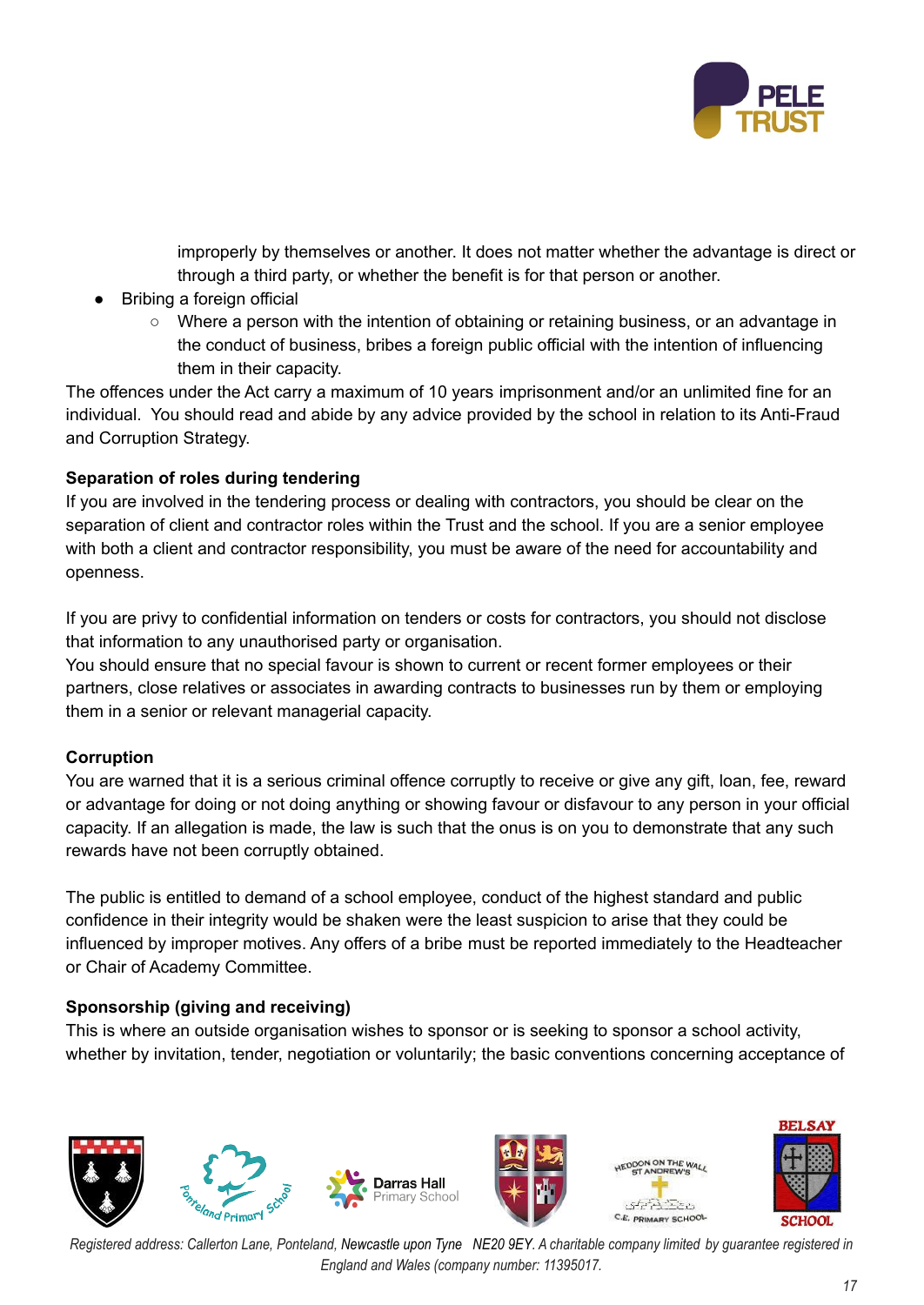

gifts or hospitality apply. Particular care must be taken when dealing with contractors or potential contractors.

Where the school wishes to sponsor an event or service neither you, nor any partner, spouse or relative, must benefit from such sponsorship in a direct way, although there is no objection to you obtaining insignificant or token benefits up to a value of £25. Benefits of greater value should be dealt with in the same way as gifts from service users and pupils.

Where the school through sponsorship, grant aid, financial or other means, gives support in the community, you should ensure that impartial advice is given and that there is no conflict of interest involved.

# **Hospitality**

You should only accept offers of hospitality if there is a genuine need to impart information or represent the school or Pele Trust in the community. Offers to attend purely social or sporting functions should be accepted only when these are part of the life of the community and where the school or Pele Trust should be seen to be represented. In such cases they should be properly authorised by your Headteacher.

Headteachers should review and approve hospitality but also check at the same time that regular instances of hospitality with the same supplier are appropriate.

When hospitality has to be declined those making the offer should be courteously but firmly informed of the fact that people working in Pele Trust must be seen to be acting impartially and with integrity.

When receiving authorised hospitality you should be particularly sensitive as to its timing in relation to decisions which the school or Pele Trust may be taking affecting those providing the hospitality.

It is acceptable for you to accept hospitality through attendance at relevant conferences and courses when it is clear the hospitality is corporate rather than personal, where the Headteacher gives consent in advance and is satisfied that any purchasing decisions are not compromised. Where visits to inspect equipment etc., are required, you should ensure that the school meets the cost of such visits to avoid jeopardising the integrity of subsequent purchasing decisions.

A checklist is provided at Appendix A which can you use to help you decide whether or not it is appropriate to accept hospitality.

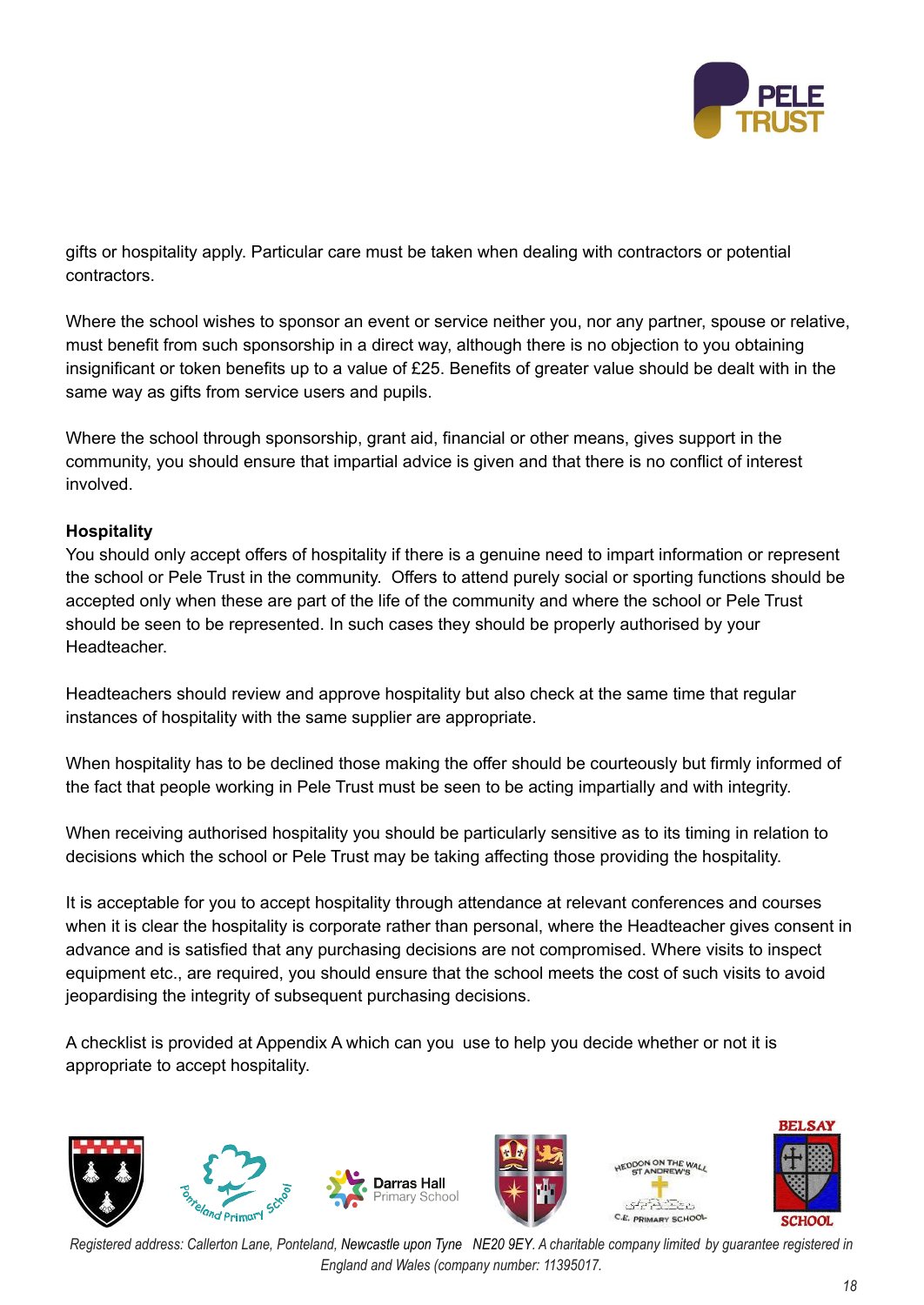

# **Gifts General principles**

The high standards of integrity applying to people employed in education, in particular, require that all staff provide an equally high standard of service to all service users, pupils, clients and contractors without fear or favour.

In other circumstances, in a climate where gifts are accepted, the general public and the givers of gifts can come to believe that the level of service provided could be influenced by gifts, whether or not this is true in practice. Therefore, neither you nor members of your family should accept significant personal gifts from service users, clients, pupils, contractors or outside suppliers, although the school has no objection to you keeping insignificant items of token value such as pens, diaries, etc., up to a value of £25. Gifts of greater value should be dealt with as set out below. Where a number of small gifts over a period of time amount to more than £25 collectively these should be declared.

A checklist is provided at Appendix A which can you use to help you decide whether or not it is appropriate to accept gifts.

# **Gifts from service users or clients**

The aim must always be to refuse a gift politely and tactfully and to give a proper explanation of the reasons for the refusal. If it is clearly not going to be possible to do this without causing unnecessary distress or offence to the donor, try to make an opportunity to consult your line manager before accepting. If this is not possible, and you are quite sure that refusal would cause significant distress or offence, accept the gift but make an immediate written note of the details of the gift and the circumstances in which the gift was made and give that note to your line manager at the first available opportunity so the information can be formally recorded. It will be for the Headteacher to decide what should happen to the gift.

Occasionally a gift may simply be delivered and there may be a problem over returning it, for example, a hamper at Christmas. Should that happen, consult a senior leader about what to do. It may, for example, be acceptable to the donor for the gift to be raffled and the proceeds donated to charity. Whatever is done should be agreed with the Headteacher and the agreed course of action should be clearly documented.

# **Gifts from pupils**

It is recognised that pupils often give presents to members of staff, especially at Christmas, the end of trips or when a member of staff or class is leaving. The Code is not intended to prevent this happening. However, in the unlikely event of a member of staff receiving a substantial gift from an individual pupil (or



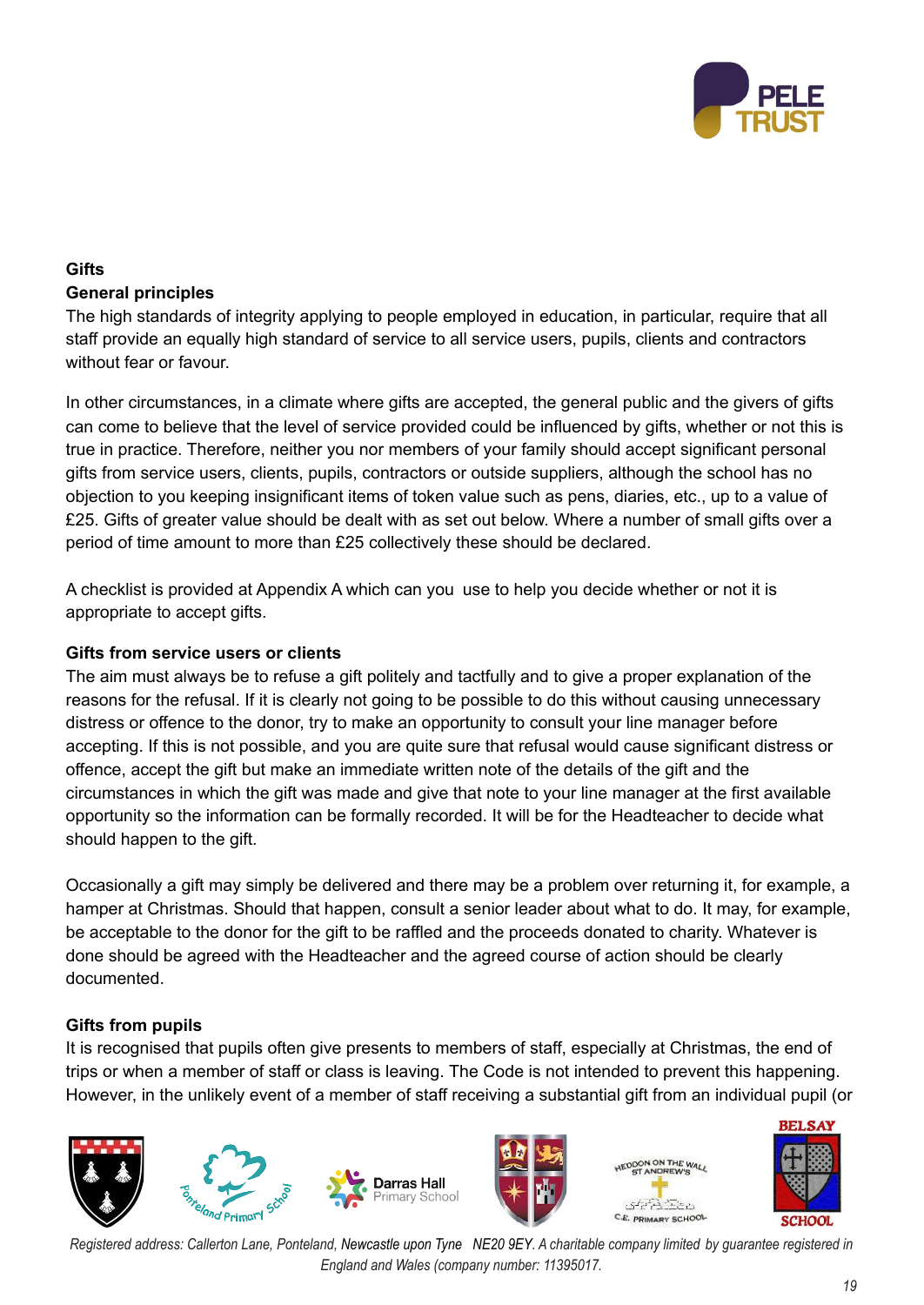

their parent/carer) at an unexpected time, it would be advisable for the member of staff to register the gift with their headteacher in accordance with the above guidance.